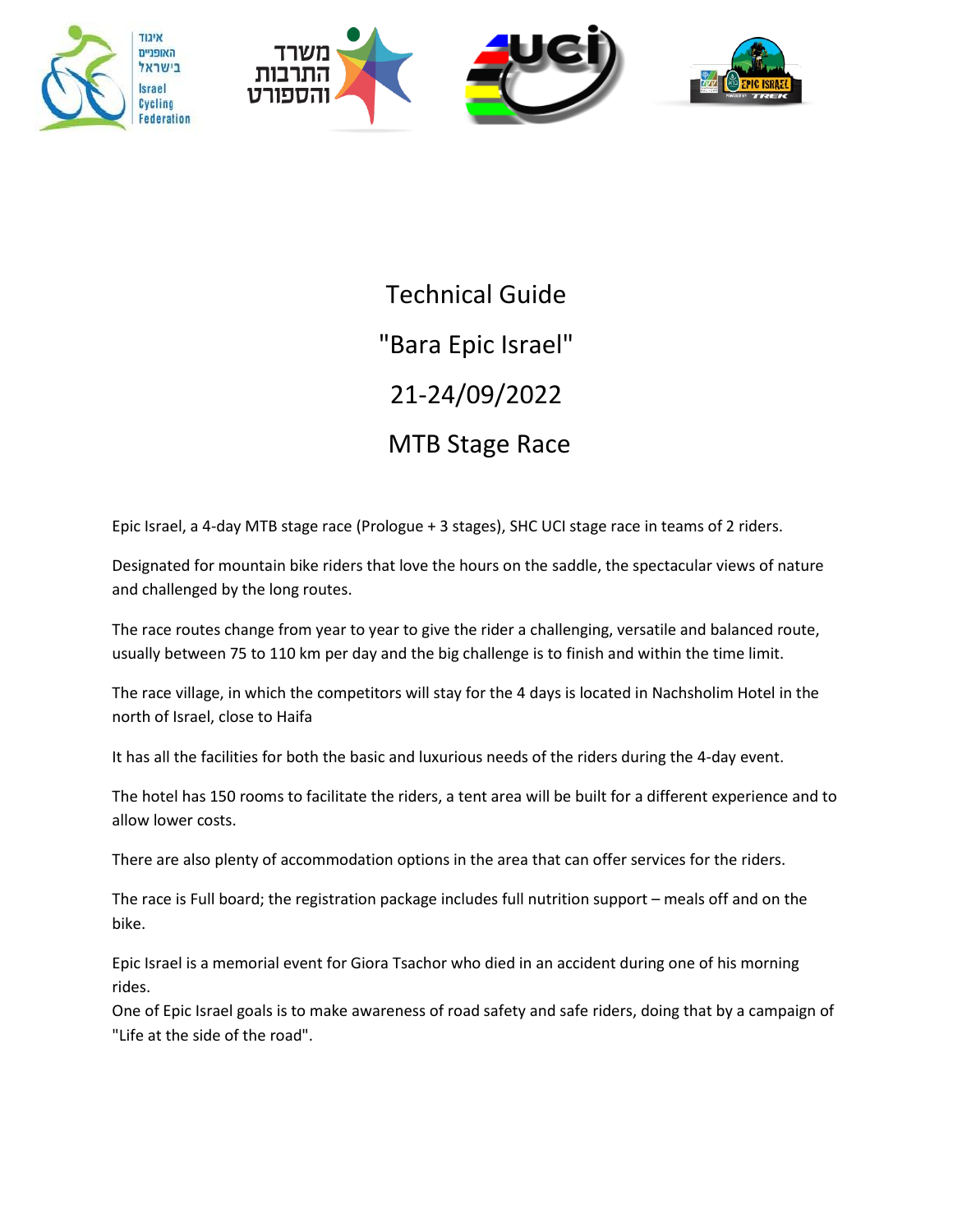



## **THE Routes**

- The type of race: HC MTB Stage race
- The route description is revealed on July 2022, no GPX file will be given, the route will be fully marked.
- Description and detailed plan of the course indicating marshal location and medical points, will be published to crew members only, commissars and medical staff.
- A map with Location of Parking, Start/Finish, award ceremonies, race office, press conference room, race meeting room, Race village medical area, etc - will be sent to the Riders and published on the website at the middle of September.

Prologue – 40 km flat 1st stage – around 75 km with 1400 m climbing 2<sup>nd</sup> stage – around 100 km with 1800 m climbing 3<sup>rd</sup> stage – around 70 km with 1000 m climbing

- Type of start: Mass start, except the prologue which will be a Time Trial start.
- The 1<sup>st</sup> 2 stages will have at least 3 feed zones along the route and the 3<sup>rd</sup> stage will have 2 feed zones. Recovery Feed zone will be in the end of all stages.

In case of hot weather water points will be added along the route.

Technical Zones – All outside support is not permitted.

Each team can send a team box and a wheel set to the main Feed Zone of every day (2nd Feed Zone). The boxes will be supplied by the organizers at the registration on Tuesday &Wednesday on 20/9 & 21/9 at the hours of registration

Boxes should be checked-in no later than 18:30 at the information desk\registration on the evening before the stage.

No boxes will be collected in the morning of the stage.

In the 1<sup>st</sup> and 3<sup>rd</sup> Feed zone there will be a box with parts for self-service repairs, In the 2<sup>nd</sup> feed zone will be a technical support with a mechanic of the race.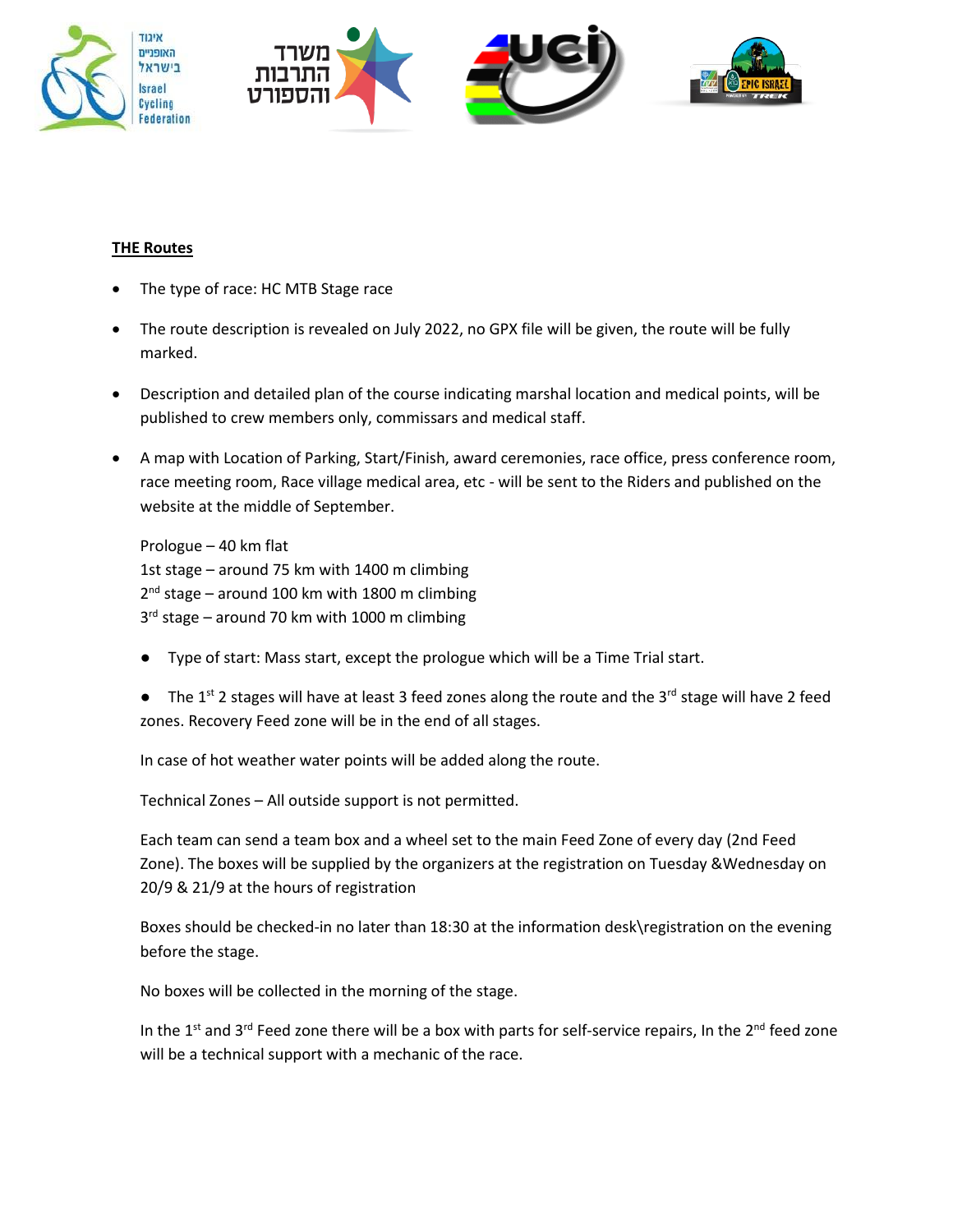





Tuesday 20/9 15:00 Check in for pre-race package 16:00 – 19:00 Opening of Registration at Epic Israel race village 18:00 Riders' briefing & Team managers meeting at Nachsholim hotel 19:00 Dinner (For pre-race package) Wednesday 21/9 07:00 Breakfast (For pre-race package) 10:00 – 13:00 Registration at the Epic Israel race village 11:00 Race village services open: Expo, Trek, Shimano & Joe Service area 13:30-17:00 Prologue starts 18:30 Dinner at the race village dining area. 19:00 Award ceremony Riders' briefing (**Obligatory**). Thursday 22/9 05:00 – 06:00 Breakfast 06:45 Start Lane opens 07:15 Jersey wearers callup 07:20 Riders' Briefing 07:30 Race Start 11:00 Race village services open: Lunch buffet, Expo, Trek, Shimano & Joe Service area 11:30 Men & Women UCI Podium ceremony 18:30 Dinner at the race village dining area. 19:00 Award ceremony Riders' briefing (**Obligatory**). Friday 23/9 04:45 – 05:45 Breakfast 05:45 Start Lane opens 06:15 Jersey wearers callup 06:20 Riders' Briefing 06:30 Race Start 11:00 Race village services open: Lunch buffet, Expo, Trek, Shimano & Joe Service area 11:30 Men & Women UCI Podium ceremony 18:30 Dinner at the race village dining area. 19:00 Award ceremony Riders briefing (**Obligatory**). Saturday 24/9 06:00 – 07:00 Breakfast 07:15 Start Lane opens 07:45 Riders' Briefing 08:00 Race start 10:00 Race village services open: Lunch buffet, Expo, Trek, Shimano & Joe Service area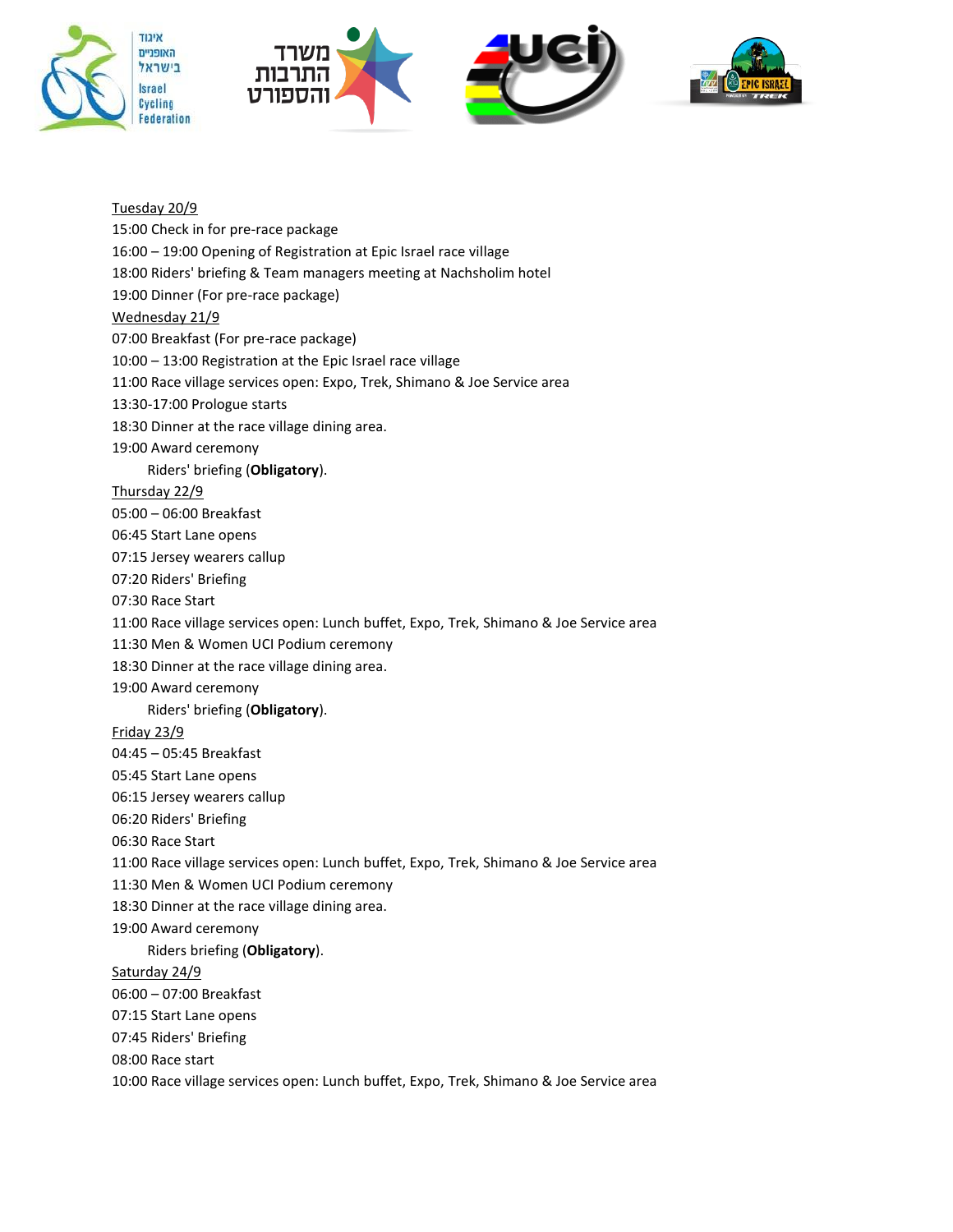

11:45 Award ceremony for all races.

# **Registration**

Registration will open at 3/2022 and close at 31/5/2022 or when fully booked.

<https://www.epicisrael.org.il/en/>

After the end of registration until the start of the race riders will get via email Riders Info's with specific and detailed information about the race.

On the 21/09 all riders must arrive to the race village to complete registration.

**Points scale** – SHC Stage race

| UCI       |                |
|-----------|----------------|
| Points    | Place          |
| 160       | 1              |
| 140       | $\overline{c}$ |
| 130       | 3              |
| 120       | 4              |
| 110       | 5              |
| 100       | 6              |
| 90        | 7              |
| 80        | 8              |
| 70        | 9              |
| 65        | 10             |
| 60        | 11             |
| 55        | 12             |
| 50        | 13             |
| 45        | 14             |
| 40        | 15             |
| 38        | 16             |
| 36        | 17             |
| <u>34</u> | 18             |
| 32        | 19             |
| 30        | 20             |
| 28        | 21             |
| 26        | 22             |
| 24        | 23             |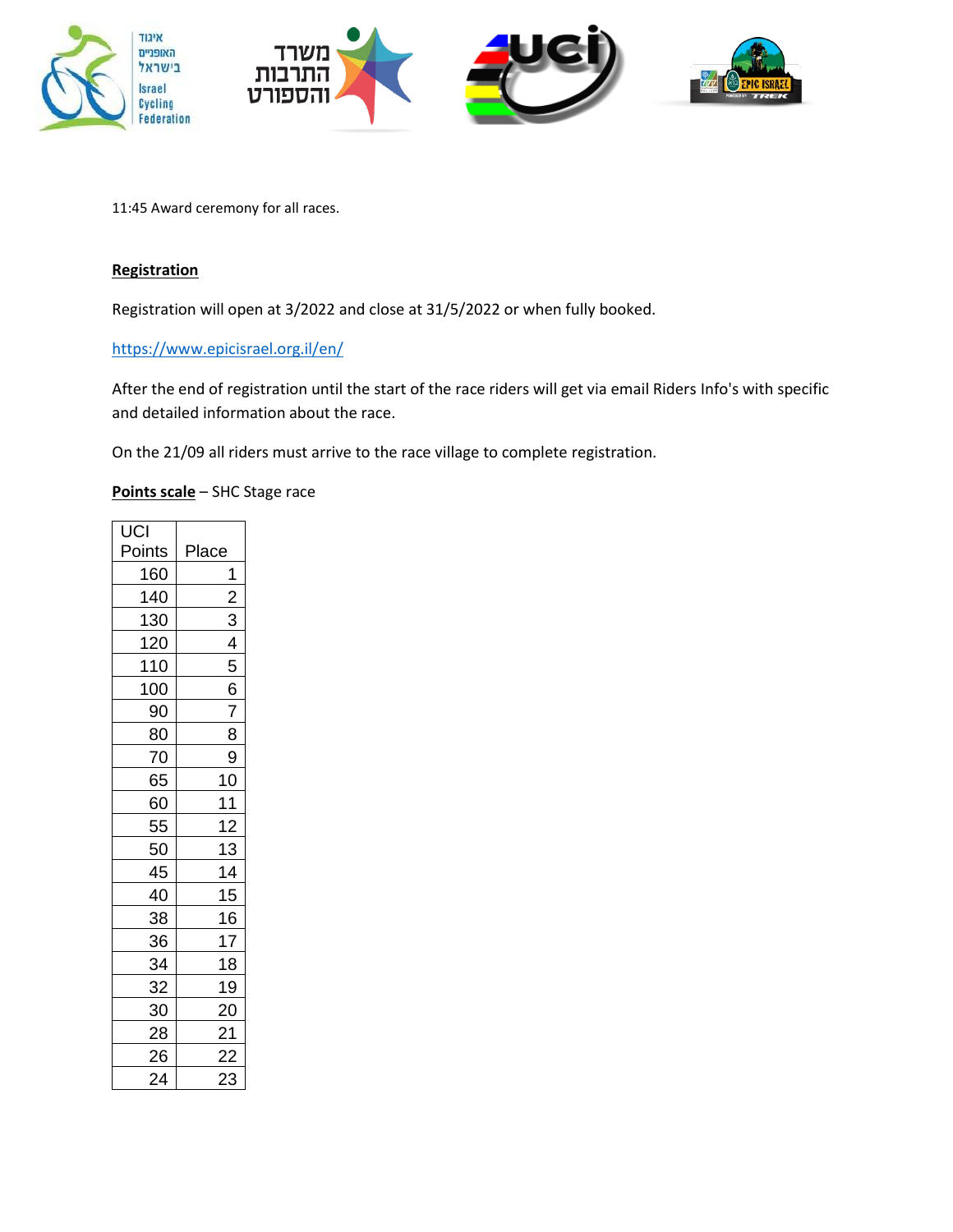





| 22             | 24 |
|----------------|----|
| 20             | 25 |
| 18             | 26 |
| 16             | 27 |
| 14             | 28 |
| 12             | 29 |
| 11             | 30 |
| 10             | 31 |
| 9              | 32 |
| 8              | 33 |
| $\overline{7}$ | 34 |
| 6              | 35 |
| 5              | 36 |
| $\frac{1}{4}$  | 37 |
| $\overline{3}$ | 38 |
| $\frac{1}{2}$  | 39 |
| $\overline{1}$ |    |

#### **Prize Awards**

The prize money will be accordance with the UCI 2020 Financial Obligations, at the end of the race (24/9) after the closing ceremony riders must fill in all their details in the race office, money will be transferred to the bank account of the riders in the month after the race.

| Prize money - per stage - per team |               |  |
|------------------------------------|---------------|--|
|                                    | ME +WE (EURO) |  |
| 1                                  | 250           |  |
| $\overline{2}$                     | 200           |  |
| 3                                  | 150           |  |
| 4                                  | 125           |  |
| 5                                  | 100           |  |
| 6                                  | 90            |  |
| $\overline{7}$                     | 80            |  |
| 8                                  | 70            |  |
| 9                                  | 60            |  |
| 10                                 | 50            |  |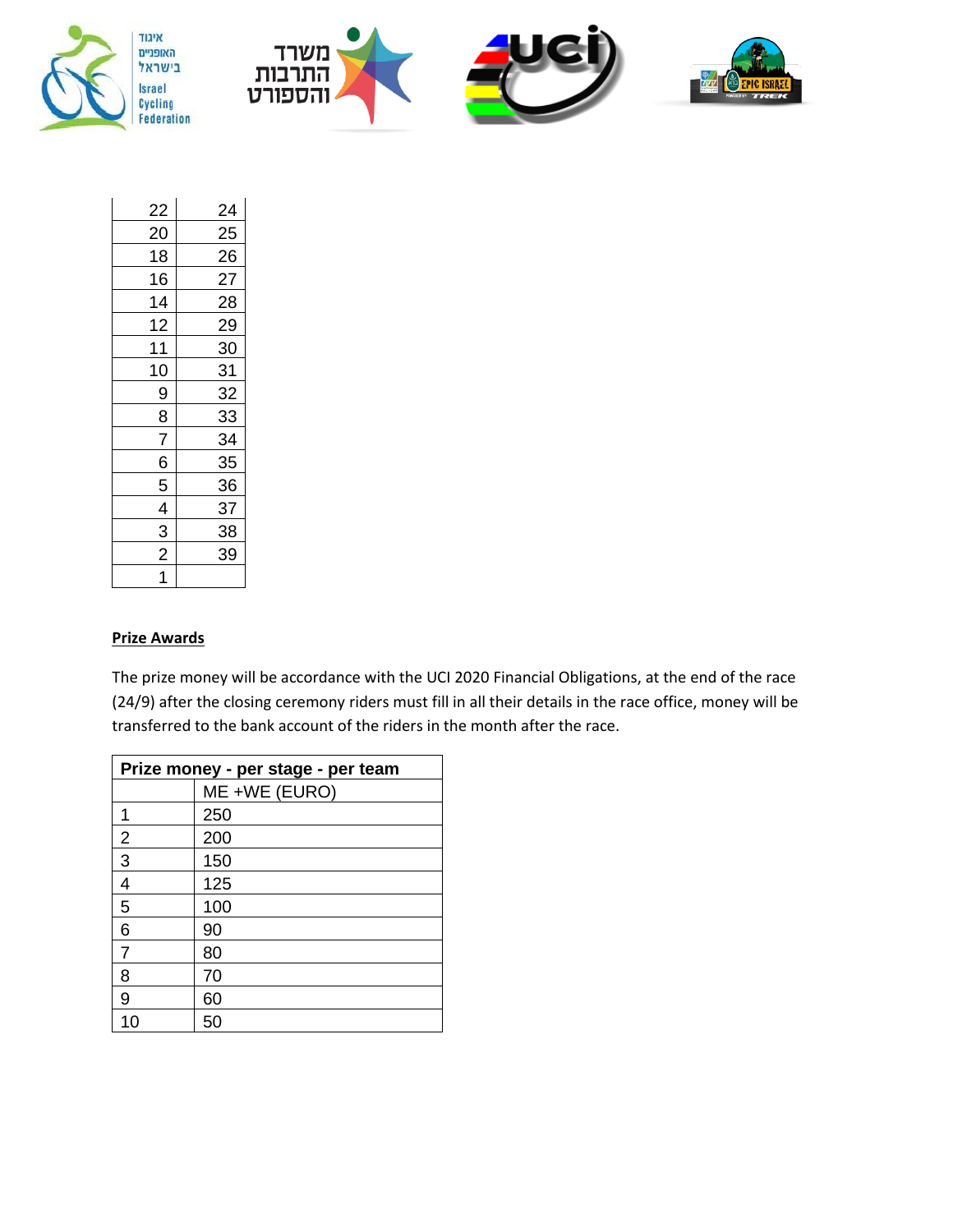





### **Prize money - GC - per team**

|                | ME + WE (EURO) |
|----------------|----------------|
| 1              | 1500           |
| $\overline{2}$ | 1200           |
| 3              | 900            |
| 4              | 750            |
| 5              | 600            |
| 6              | 450            |
| $\overline{7}$ | 375            |
| 8              | 300            |
| 9              | 225            |
| 10             | 150            |

הספו

#### **Race Regulations**

The race is conducted based on the UCI regulations for Stage Race Mountain Bike Races.

Specific regulations –

Both team members must ride in identical cycling jerseys at all times.

For all Epic Israel regulations:<https://www.epicisrael.org.il/?section=81>

#### **Categories**

Categories invited to the international competition are: ME, WE.

The race also includes Mixed, Master and Grand Master categories.

Jersey leaders will be given to the leaders in all category

Men – Yellow

Women – Pink

Mixed – green

Masters – Blue

Grand masters - Purple